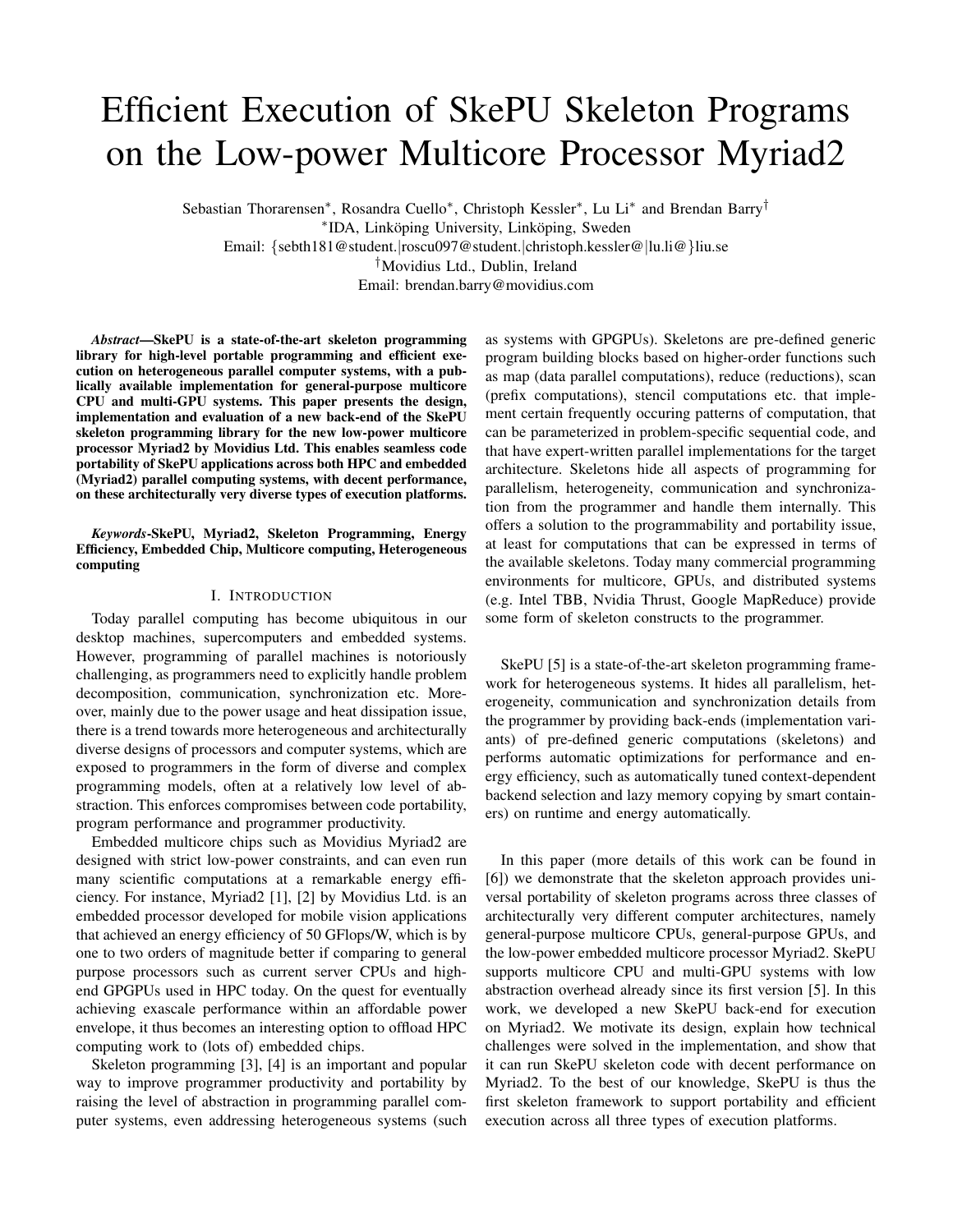

Fig. 1. Myriad2 Architecture

### II. SKEPU

SkePU<sup>1</sup> [5] is a C++ based skeleton programming framework with special support for efficient execution on heterogeneous parallel systems, most notably GPU-based systems. SkePU provides currently 7 general-purpose data-parallel skeletons (Map, Reduce, MapReduce, MapArray, MapOverlap (stencil), Scan and Generate). All skeletons have multiple implementation variants (back-ends) for different processor types and programming platforms, including sequential C++ and OpenMP for multicore CPUs and OpenCL and CUDA for single- and multi-GPU execution. With its *smart containers* support [7] the vector and matrix containers transparently implement a coherent software caching mechanism, monitoring the location and validity of elements at arbitrary subarray granularity, which can greatly reduce unnecessary data transfers between memory of processors of different types, reduce memory allocation overheads, and automatically leverage direct GPU to GPU communication where available. The whole programming interface is (looks) sequential, and all platform-specific details (problem decomposition, heterogeneity, memory management, communication, synchronization etc.) are hidden in container and skeleton code.

### III. MYRIAD2 PROCESSOR

The Myriad 2 processor [1], [2] (Figure 1) from Movidius is a multicore always-on System-on-Chip supporting computational imaging and visual awareness for mobile, wearable, and embedded applications. Also called a Vision Processing Unit (VPU), Myriad 2 is based on the twelve 128-bit SHAVE vector-processors, 2 Leon4 RISC processors, a hardware acceleration pipeline backed by a shared multiport memory subsystem and peripherals, and is fabricated on 28nm HPC process technology.

In order to guarantee sustained high performance and minimise power, the SHAVE processor contains wide and deep register-files coupled with a Variable-Length Long Instruction-Word (VLLIW) controlling multiple functional units including extensive SIMD capability for high parallelism and throughput at both a functional unit and processor level. The SHAVE processor is a hybrid stream processor architecture combining the best features of GPUs, DSPs and RISC with both 8/16/32 bit integer and 16/32 bit floating point arithmetic as well as unique features such as hardware support for sparse data structures. The architecture is designed to maximise performance/watt while maintaining ease of programmability, especially in terms of support for design and porting of multicore software applications.

# IV. DESIGN OF THE SKEPU BACK-END FOR MYRIAD2

A first attempt to designing a back-end for SkePU was done for the predecessor chip Myriad1, see Cuello [8]. The main approach investigated there was to run the main SkePU application code on the host computer (a standard PC) and execute only the SkePU skeleton invocations on Myriad1. An advantage of this design is that, in principle, the back-end could still be selected for each skeleton invocation among Myriad1 and execution on the host, e.g. on CPU or on GPUs, giving much flexibility to selection tuning; also hybrid execution involving both Myriad1 and host resources would, in principle, be possible. Moreover, running the whole C++ based SkePU application on the Leon master core was not possible at that time as there was no C++ execution support available when fixing the design [8]. However, this setup requires, at each skeleton call invocation, uploading the kernel code from host memory into Myriad device memory, before executing it, through a (comparably slow) host interface, which added tremendous overhead that was by far dominating the execution time of smaller SkePU programs [8]. The external loading overhead was the main reason for abandoning this design when targeting Myriad2 in this work.

# *A. Reduction of Program Loading Overhead*

With the new back-end design, execution of a SkePU program starts on Myriad2's main (*LEON-OS*) master core (from DDR memory); skeleton computations are offloaded onto Myriad2's SHAVE worker cores using CMX memory, with dynamic loading. If the user chooses the CPU-backend explicitly, skeletons will run sequentially on LEON-OS. By not using an external host computer's CPU for controlling SkePU program execution, we remove the overhead of data transfer between host memory and the embedded chip which is a severe performance bottleneck. A potential disadvantage of this design is that it eliminates the option to use host CPU cores or host GPUs as alternative execution resources (or even hybrid execution) for some skeleton calls within the same application execution.

# *B. Runtime Loading of Skeletons*

The linker used for linking Myriad2 applications did, up to now, not support the sharing of symbols between code for the LEON core and code for the SHAVE cores, when using

<sup>1</sup>For SkePU download (open source) and documentation, see http://www.ida.liu.se/labs/pelab/skepu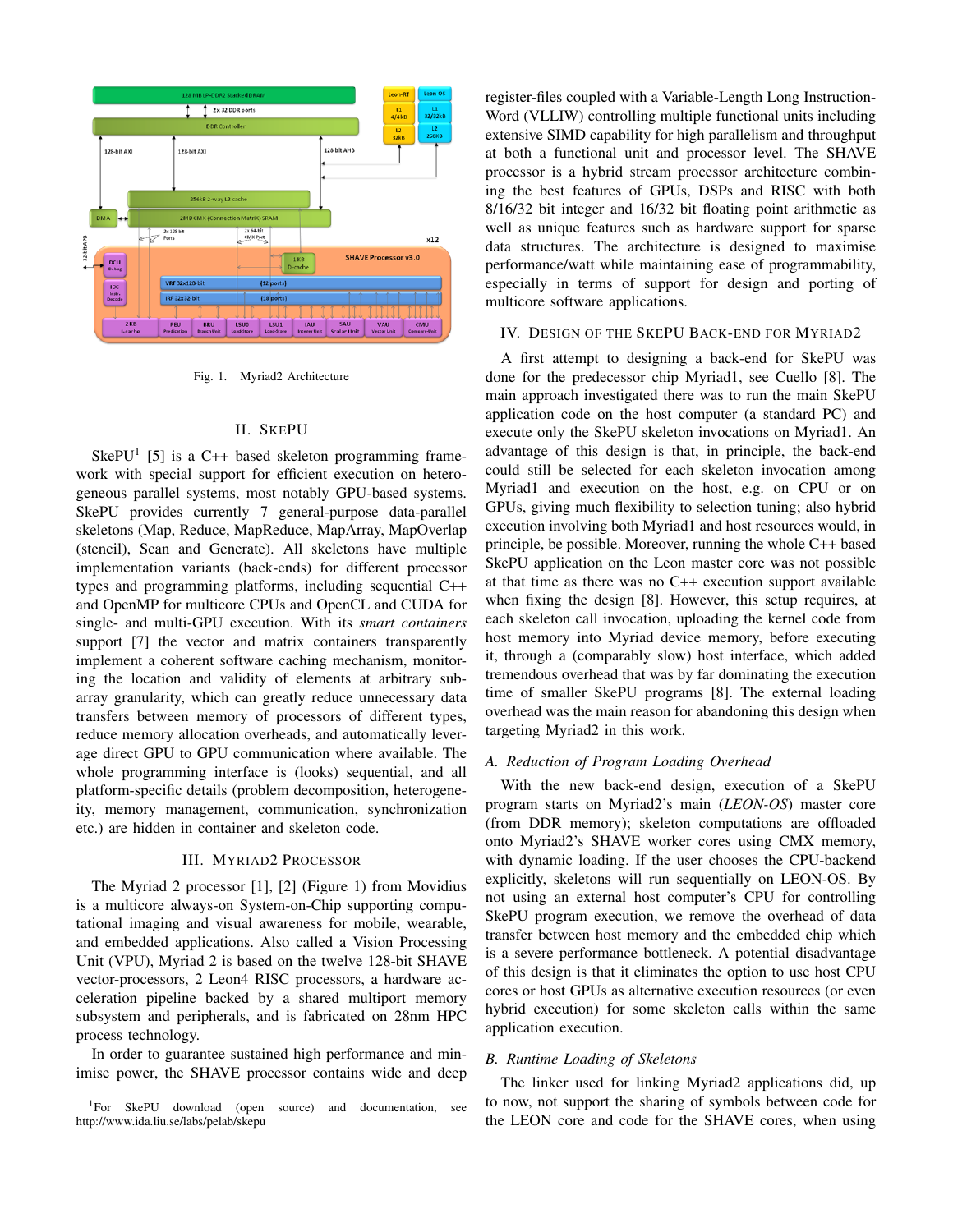dynamically loadable SHAVE applications.<sup>2</sup> As a solution, addresses to memory areas shared by LEON core and SHAVE cores are hard-coded in the SkePU library code, instead of relying on the linker to assign the addresses. This is possible because both LEON and SHAVE applications are allowed to use absolute hardware addresses for accessing memory, and the hardware addresses are well defined in Myriad2.

It was found to be hard to signal data type and user function (which also is a type, namely, a struct [5]) from LEON to SHAVE as code for the LEON core and code for the SHAVE cores are compiled separately. All data types and user functions are assigned a unique id (an integer), which the LEON core sends to each SHAVE core when a skeleton is invoked. However, in the SHAVE code, a function template is used to generate the skeleton code for different data types and user functions. The type ids are received as variables, and cannot directly be used as template parameters, as template parameters must be constant. As a solution, template metaprogramming is used to generate conditional calls to the function template, with different parameters, for all possible values and combinations of the type ids.

#### *C. Utilization of SIMD*

The SHAVE processors are capable of 128-bit vector operations, by the use of SIMD. Movidius' compiler is capable of automatically generating SIMD instructions for code that is operating on vectors, without the need for any special C extensions or inline assembler [9]. By inlining<sup>3</sup> user functions into skeletons, SkePU-generated code allows the compiler to perform auto-vectorization on skeletons where it is applicable, if the user function contains operations corresponding to available SIMD instructions.

#### *D. Overlapping Data Transfer and Computations*

Most data transfers between the DDR and CMX memory during the execution of a skeleton are using DMA. Currently, all skeletons except for unary Map, binary Map, and MapOverlap2D for matrices, use synchronous DMA; the SHAVE cores do not perform any calculations while operands or results are being transferred. In unary Map, binary Map, and MapOverlap2D for matrices, background DMA transfers 4 are done (using multiple buffers) while calculations are being performed, which increases performance. transferred. In unary and binary Map, background multiple buffers) while calculations are being performance.

## *E. Smart Containers*

Myriad2 contains memory caches for the LEON and SHAVE cores. Each LEON core has its own cache, and the

<sup>2</sup>Note from Movidius: Dynamic loading and symbol sharing is partially supported now and will be fully supported in MDK 15.12 December release.

<sup>3</sup>It turns out that inlining itself already has a big impact on performance. For instance, the performance of the Scan benchmark (see Section V) has improved even though it does not use SIMD. Also, having user functions virtual shows a noticeable performance penalty.

<sup>4</sup>DMA transfers could possibly be improved further by moving the handling of the transfers to a separate task to decrease DMA resource congestion.



Fig. 2. Execution times for a simple Map skeleton, with and without SIMD, and a simple Scan skeleton, on Myriad2.

SHAVE cores have one shared cache. When sharing data between the different cores, these caches must be kept coherent by the programmer. In the Myriad2 back-end, this is solved by using the smart containers feature of SkePU. The SHAVE cache is flushed after each skeleton invocation, but the LEON cache is refreshed on-demand. If a small vector that has been modified by the SHAVE cores is accessed by the LEON core, the vector is refreshed by iterating over the vector and refreshing each element with a special instruction that bypasses the cache. If a modified large vector is accessed, the entire data cache is flushed as it would be wasteful to iterate over a large vector.

Some skeletons, for instance MapArray, use a portion in the CMX memory, which is shared by all SHAVE cores, to store either a vector or a matrix to be accessible by the skeleton's user function during the entire execution of the skeleton. At the beginning of skeleton invocation, the vector or matrix to be shared is copied from the DDR memory to the shared portion of the CMX memory. To avoid redundant transfers to the shared memory during subsequent skeleton invocations, smart containers are used to keep track of the state of the vector or matrix currently having a copy in the shared memory.

#### V. EXPERIMENTAL RESULTS

Different benchmarks were run on a MV0182-R4 evaluation board, using a JTAG Debug Connector between a PC and the board to receive results. The Myriad2 chip was clocked at 600 MHz. For measuring time, one of the Myriad2's built-in timers was used.

#### *A. Performance Scaling of SHAVE Cores*

Figure 2 (red bars) shows the execution time of a SkePU test program containing a simple Map skeleton invocation with increasing number of SHAVE cores on Myriad2, where automatic SIMD vectorization was not used.

The time to load the program code to the SHAVEs is negligible when executing a single skeleton, in contrast to the previous solution with Myriad1 where SHAVE program load time (from host memory upon each skeleton invocation) was dominating [8]. This large reduction in code loading overhead is due to the new back-end design for Myriad2 that runs the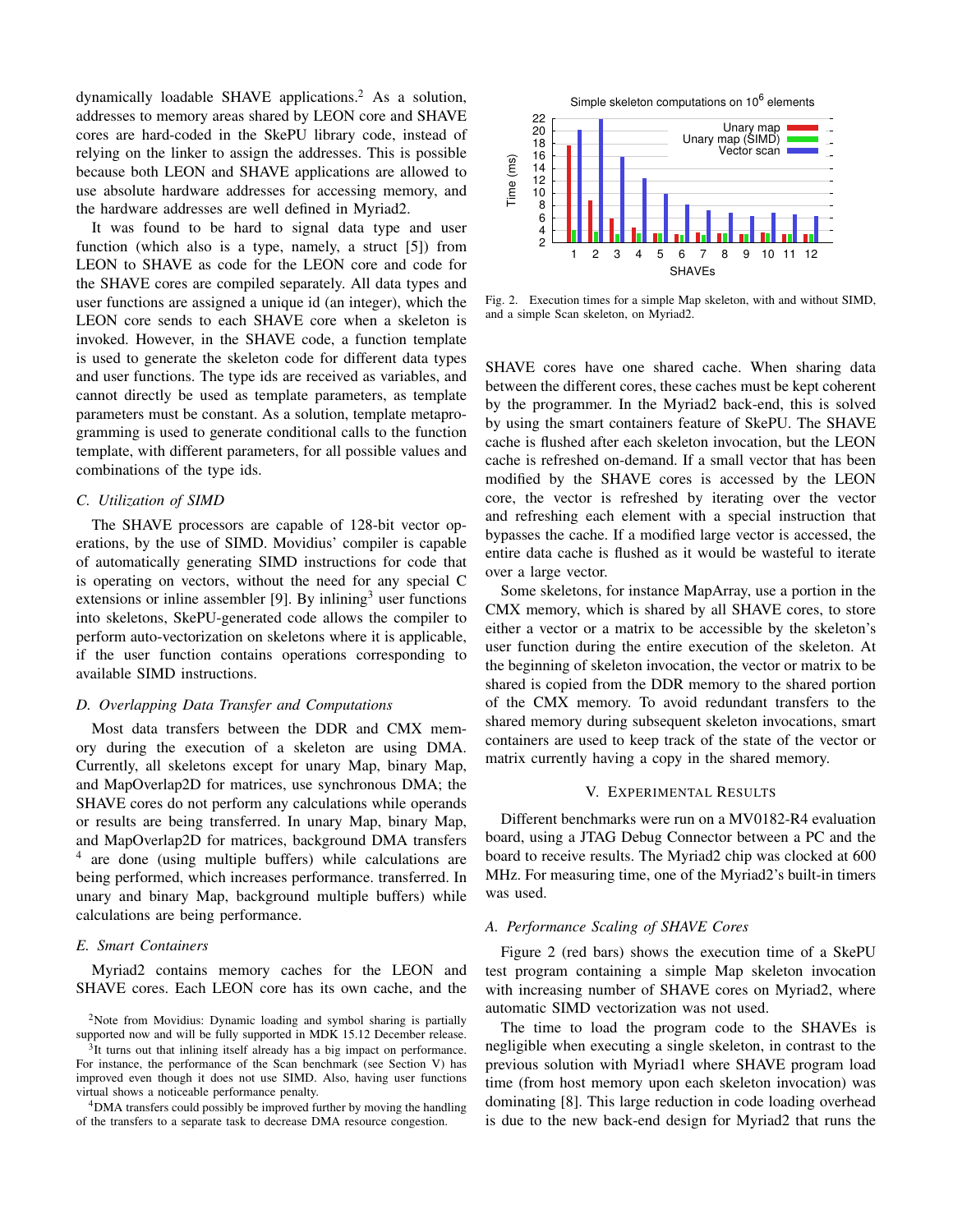

Fig. 3. Speedup for matrix-vector multiplication with a 4096x4096 matrix, and LU decomposition on a 256x256 matrix, on Myriad2.



Fig. 4. Speedup for median filtering on Myriad2.

main program on a Leon core and thus eliminates the need to load code from the host.

In the case of the simple Map skeleton, using more than 7 SHAVE cores does not improve the execution time. The reason for this is that operands and results are streamed between the DDR memory and the CMX memory during the execution of the skeleton; this streaming becomes a bottleneck as the time spent doing actual calculations decreases. Using a more complex user function that performs more operations per element will show better performance improvement as the number of SHAVE cores is increased.

Note that the algorithm behavior changes for Scan when switching from 1 to multiple cores in Figure 2 (blue bars), as only one sweep over the operand data is necessary in the sequential case while the parallel algorithm needs to access each element twice.

Figure 3 shows the speedup of two test applications: Matrixvector multiplication and LU decomposition. The latter uses many subsequent skeleton invocations, and in order to reduce the overhead of loading skeleton code to the SHAVEs, the skeleton code is kept loaded until a different skeleton is invoked. If two skeletons that use the same code (for instance unary Map) are called subsequently, the skeleton code is only loaded once, even if the operands or user function of the skeleton calls are different. In LU decomposition on a 256x256 matrix about 25 ms is saved.

Figure 4 shows the speedup of the median filtering example application included in the SkePU distribution, for four



Fig. 5. Speedup for SPH fluid dynamics on Myriad2.

different filter window sizes.

Figure 5 shows the speedup of the Smooth Particle Hydrodynamics (SPH) fluid dynamics example application included in the SkePU distribution, for three different problem sizes.

# *B. Utilization of SIMD Features of SHAVE Cores*

Figure 2 shows the impact of SIMD vectorization for the same Map skeleton on a  $10^6$  element vector. We can see that the optimization reduces execution times considerably; for a single-SHAVE scenario it speeds up execution by 4.4 times  $(18 \text{ to } 4.1 \text{ ms})$ .<sup>5</sup>

Figure 2 also shows execution times (blue) for a prefix sums program using the Scan skeleton, with inlining of the user function. Due to the loop-carried dependence structure, the SHAVE code created from the Scan skeleton could not be (automatically) vectorized. Inlining alone saves  $3.6$  ms here.

When using SIMD, the Map benchmark no longer scales after adding more than 3 SHAVE cores, due to that the streaming between the DDR memory and the CMX memory becomes a bottleneck. We verified this by disabling data transfers. The computational part of the skeleton scales almost perfectly when data transfers are disabled.

# *C. Overlapping (DMA) Data Transfer and Computations*

Overlapping transfers improve performance of skeletons if a computationally intensive user function is used. If a simple user function is used, overlapping transfers makes skeleton execution a bit slower than synchronous transfers, due to overhead; a certain amount of time must be spent doing actual calculations for overlapping to be effective. On the other hand, if the computational intensity of the user function is very high, the performance gain of overlapping transfers becomes insignificant, as the time spent on data transfers remains constant with the size of the operands.

Currently a DMA buffer size of 12 kB is used. Larger buffers increase performance but leaves less room for other variables in the CMX memory.

 $5By$  using the compiler flag  $-$ fno-vectorize, we can disable autovectorizing to measure the speedup of using SIMD. The test program uses 32-bit operands, so that the vector arithmetic unit of each SHAVE core can perform computations on 4 operands at a time.